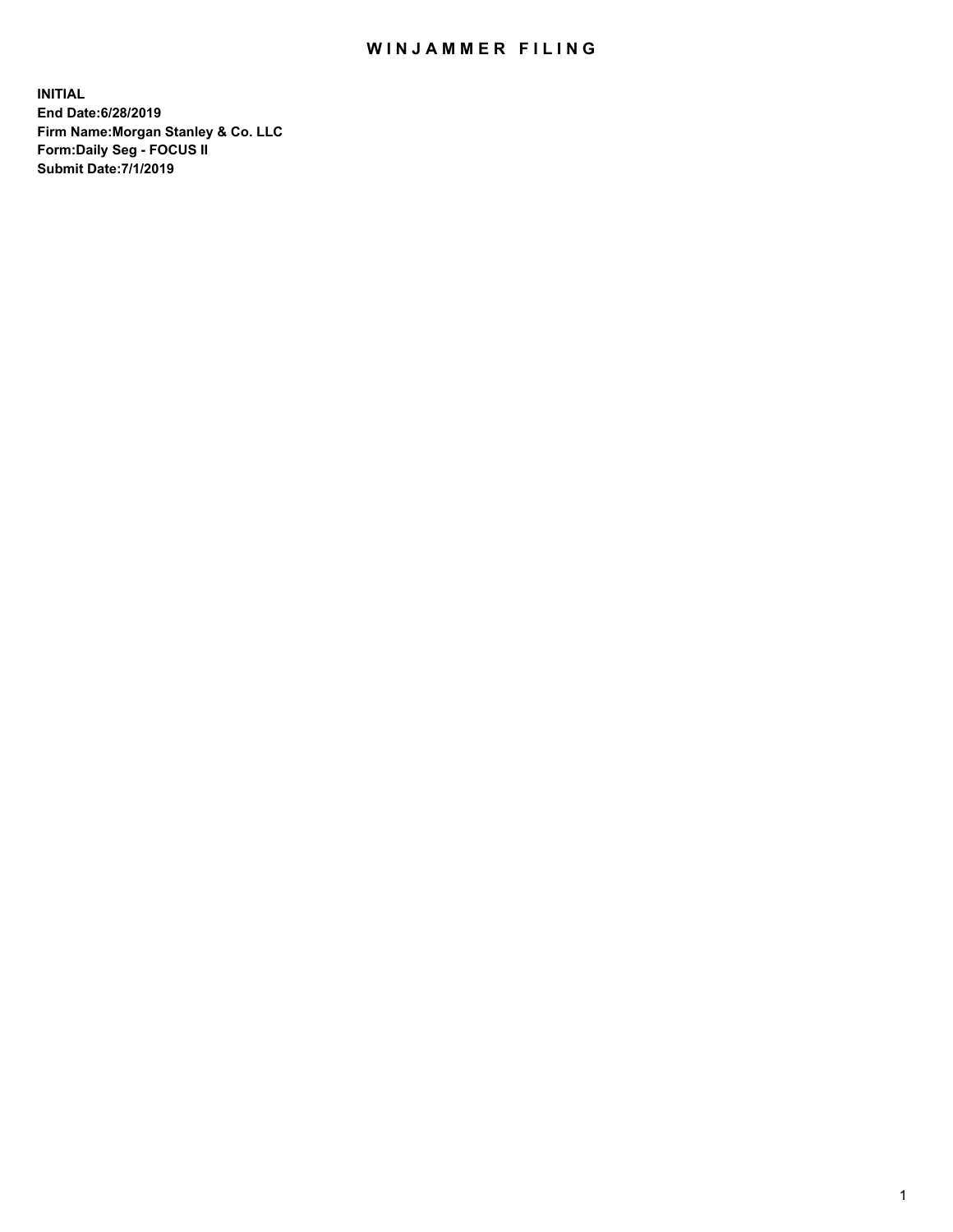**INITIAL End Date:6/28/2019 Firm Name:Morgan Stanley & Co. LLC Form:Daily Seg - FOCUS II Submit Date:7/1/2019 Daily Segregation - Cover Page**

| $0091090001 - 00101 - 090$                                                                                                                                                                                                                                                                                                     |                                                         |
|--------------------------------------------------------------------------------------------------------------------------------------------------------------------------------------------------------------------------------------------------------------------------------------------------------------------------------|---------------------------------------------------------|
| Name of Company                                                                                                                                                                                                                                                                                                                | Morgan Stanley & Co. LLC                                |
| <b>Contact Name</b>                                                                                                                                                                                                                                                                                                            | <b>Ikram Shah</b>                                       |
| <b>Contact Phone Number</b>                                                                                                                                                                                                                                                                                                    | 212-276-0963                                            |
| <b>Contact Email Address</b>                                                                                                                                                                                                                                                                                                   | Ikram.shah@morganstanley.com                            |
| FCM's Customer Segregated Funds Residual Interest Target (choose one):<br>a. Minimum dollar amount: ; or<br>b. Minimum percentage of customer segregated funds required:% ; or<br>c. Dollar amount range between: and; or<br>d. Percentage range of customer segregated funds required between:% and%.                         | 235,000,000<br><u>0</u><br><u>00</u><br>00              |
| FCM's Customer Secured Amount Funds Residual Interest Target (choose one):<br>a. Minimum dollar amount: ; or<br>b. Minimum percentage of customer secured funds required:%; or<br>c. Dollar amount range between: and; or<br>d. Percentage range of customer secured funds required between:% and%.                            | 140,000,000<br><u>0</u><br><u>0 0</u><br>0 <sup>0</sup> |
| FCM's Cleared Swaps Customer Collateral Residual Interest Target (choose one):<br>a. Minimum dollar amount: ; or<br>b. Minimum percentage of cleared swaps customer collateral required:% ; or<br>c. Dollar amount range between: and; or<br>d. Percentage range of cleared swaps customer collateral required between:% and%. | 92,000,000<br><u>0</u><br><u>00</u><br>0 <sup>0</sup>   |

Attach supporting documents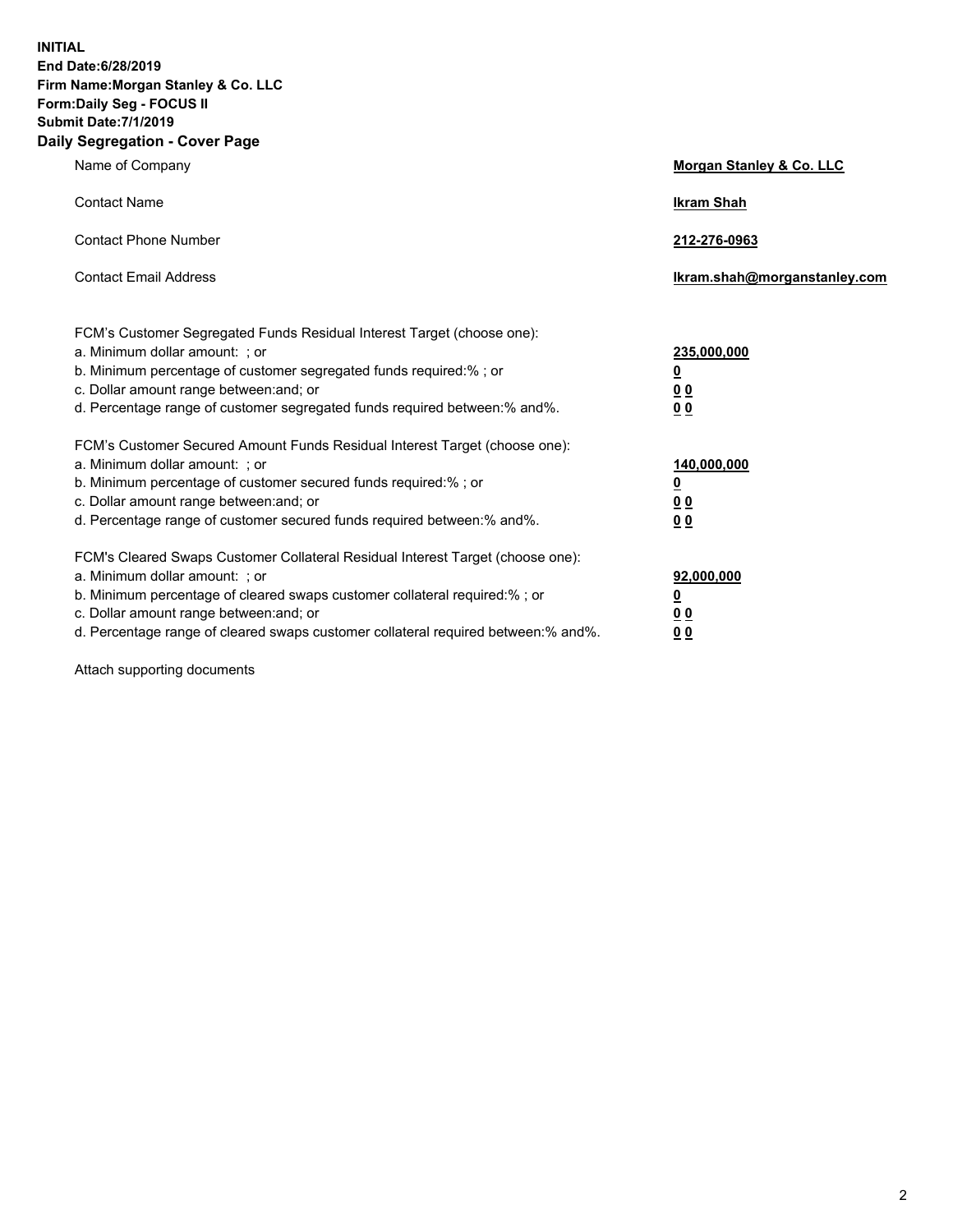## **INITIAL End Date:6/28/2019 Firm Name:Morgan Stanley & Co. LLC Form:Daily Seg - FOCUS II Submit Date:7/1/2019 Daily Segregation - Secured Amounts** Foreign Futures and Foreign Options Secured Amounts Amount required to be set aside pursuant to law, rule or regulation of a foreign government or a rule of a self-regulatory organization authorized thereunder 1. Net ledger balance - Foreign Futures and Foreign Option Trading - All Customers A. Cash **2,960,715,266** [7315] B. Securities (at market) **2,568,949,162** [7317] 2. Net unrealized profit (loss) in open futures contracts traded on a foreign board of trade **97,259,081** [7325] 3. Exchange traded options a. Market value of open option contracts purchased on a foreign board of trade **17,417,844** [7335] b. Market value of open contracts granted (sold) on a foreign board of trade **-12,713,075** [7337] 4. Net equity (deficit) (add lines 1. 2. and 3.) **5,631,628,278** [7345] 5. Account liquidating to a deficit and account with a debit balances - gross amount **93,266,859** [7351] Less: amount offset by customer owned securities **-92,670,038** [7352] **596,821** [7354] 6. Amount required to be set aside as the secured amount - Net Liquidating Equity Method (add lines 4 and 5) 7. Greater of amount required to be set aside pursuant to foreign jurisdiction (above) or line 6. FUNDS DEPOSITED IN SEPARATE REGULATION 30.7 ACCOUNTS 1. Cash in banks A. Banks located in the United States **439,039,138** [7500] B. Other banks qualified under Regulation 30.7 **271,666,851** [7520] **710,705,989** 2. Securities A. In safekeeping with banks located in the United States **793,971,273** [7540] B. In safekeeping with other banks qualified under Regulation 30.7 **0** [7560] **793,971,273** [7570] 3. Equities with registered futures commission merchants A. Cash **4,798,446** [7580] B. Securities **0** [7590] C. Unrealized gain (loss) on open futures contracts **2,062,194** [7600] D. Value of long option contracts **0** [7610] E. Value of short option contracts **0** [7615] **6,860,640** [7620] 4. Amounts held by clearing organizations of foreign boards of trade A. Cash **0** [7640] B. Securities **0** [7650] C. Amount due to (from) clearing organization - daily variation **0** [7660] D. Value of long option contracts **0** [7670] E. Value of short option contracts **0** [7675] **0** [7680] 5. Amounts held by members of foreign boards of trade A. Cash **2,436,671,689** [7700] B. Securities **1,774,977,889** [7710] C. Unrealized gain (loss) on open futures contracts **95,196,887** [7720] D. Value of long option contracts **17,417,844** [7730] E. Value of short option contracts **-12,713,075** [7735] **4,311,551,234** 6. Amounts with other depositories designated by a foreign board of trade **0** [7760] 7. Segregated funds on hand **0** [7765]

- 8. Total funds in separate section 30.7 accounts **5,823,089,136** [7770]
- 9. Excess (deficiency) Set Aside for Secured Amount (subtract line 7 Secured Statement Page 1 from Line 8)
- 10. Management Target Amount for Excess funds in separate section 30.7 accounts **140,000,000** [7780]
- 11. Excess (deficiency) funds in separate 30.7 accounts over (under) Management Target **50,864,037** [7785]

**0** [7305]

**5,632,225,099** [7355]

## **5,632,225,099** [7360]

[7530]

[7740] **190,864,037** [7380]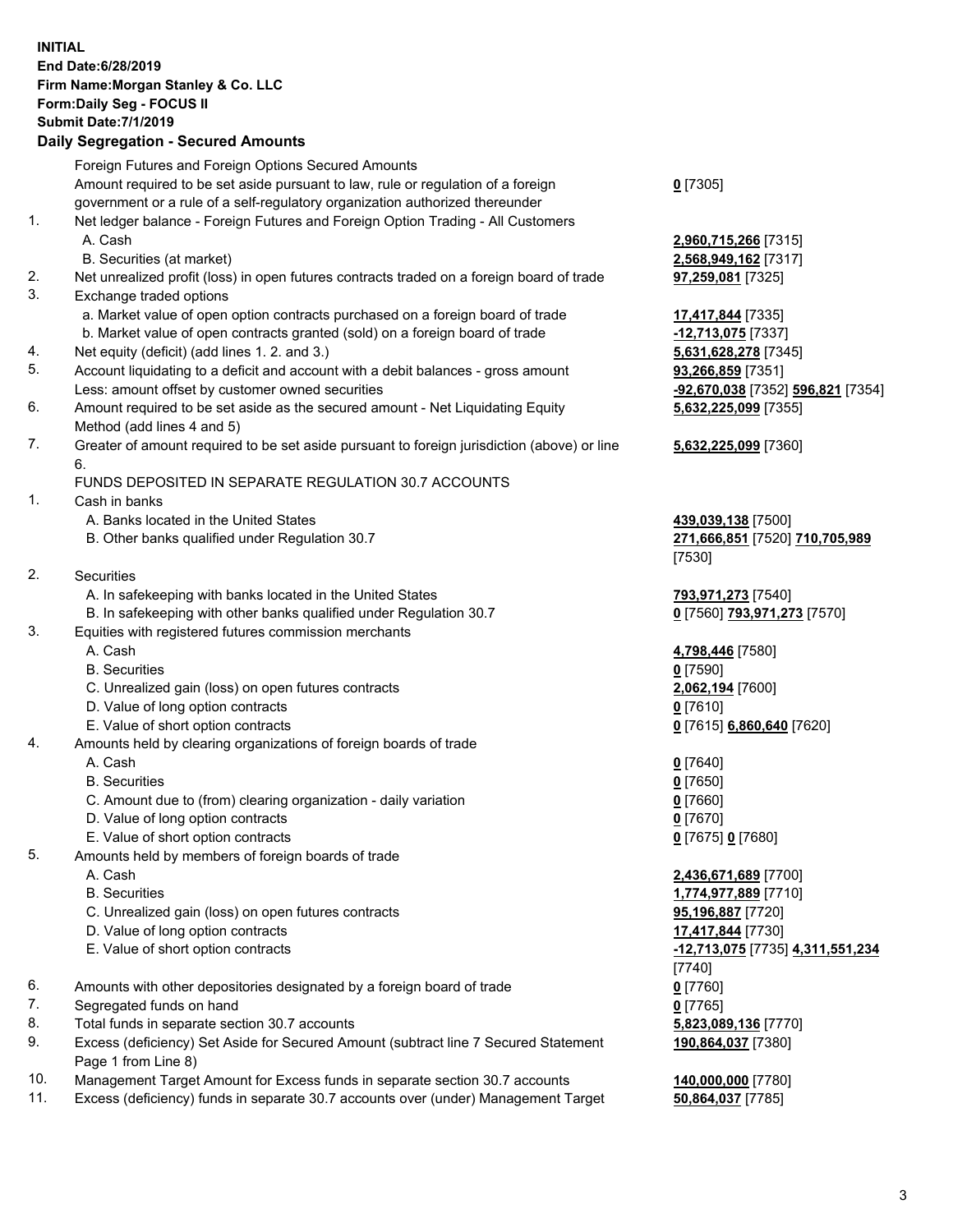**INITIAL End Date:6/28/2019 Firm Name:Morgan Stanley & Co. LLC Form:Daily Seg - FOCUS II Submit Date:7/1/2019 Daily Segregation - Segregation Statement** SEGREGATION REQUIREMENTS(Section 4d(2) of the CEAct) 1. Net ledger balance A. Cash **6,082,845,942** [7010] B. Securities (at market) **5,925,493,483** [7020] 2. Net unrealized profit (loss) in open futures contracts traded on a contract market **3,936,445,239** [7030] 3. Exchange traded options A. Add market value of open option contracts purchased on a contract market **542,187,542** [7032] B. Deduct market value of open option contracts granted (sold) on a contract market **-334,435,213** [7033] 4. Net equity (deficit) (add lines 1, 2 and 3) **16,152,536,993** [7040] 5. Accounts liquidating to a deficit and accounts with debit balances - gross amount **224,677,960** [7045] Less: amount offset by customer securities **-223,363,775** [7047] **1,314,185** [7050] 6. Amount required to be segregated (add lines 4 and 5) **16,153,851,178** [7060] FUNDS IN SEGREGATED ACCOUNTS 7. Deposited in segregated funds bank accounts A. Cash **4,292,713,419** [7070] B. Securities representing investments of customers' funds (at market) **0** [7080] C. Securities held for particular customers or option customers in lieu of cash (at market) **599,692,338** [7090] 8. Margins on deposit with derivatives clearing organizations of contract markets A. Cash **6,038,745,770** [7100] B. Securities representing investments of customers' funds (at market) **0** [7110] C. Securities held for particular customers or option customers in lieu of cash (at market) **5,325,801,145** [7120] 9. Net settlement from (to) derivatives clearing organizations of contract markets **-32,617,132** [7130] 10. Exchange traded options A. Value of open long option contracts **542,187,542** [7132] B. Value of open short option contracts **-334,435,213** [7133] 11. Net equities with other FCMs A. Net liquidating equity **7,760,360** [7140] B. Securities representing investments of customers' funds (at market) **0** [7160] C. Securities held for particular customers or option customers in lieu of cash (at market) **0** [7170] 12. Segregated funds on hand **0** [7150] 13. Total amount in segregation (add lines 7 through 12) **16,439,848,229** [7180] 14. Excess (deficiency) funds in segregation (subtract line 6 from line 13) **285,997,051** [7190]

- 15. Management Target Amount for Excess funds in segregation **235,000,000** [7194]
- 16. Excess (deficiency) funds in segregation over (under) Management Target Amount Excess

**50,997,051** [7198]